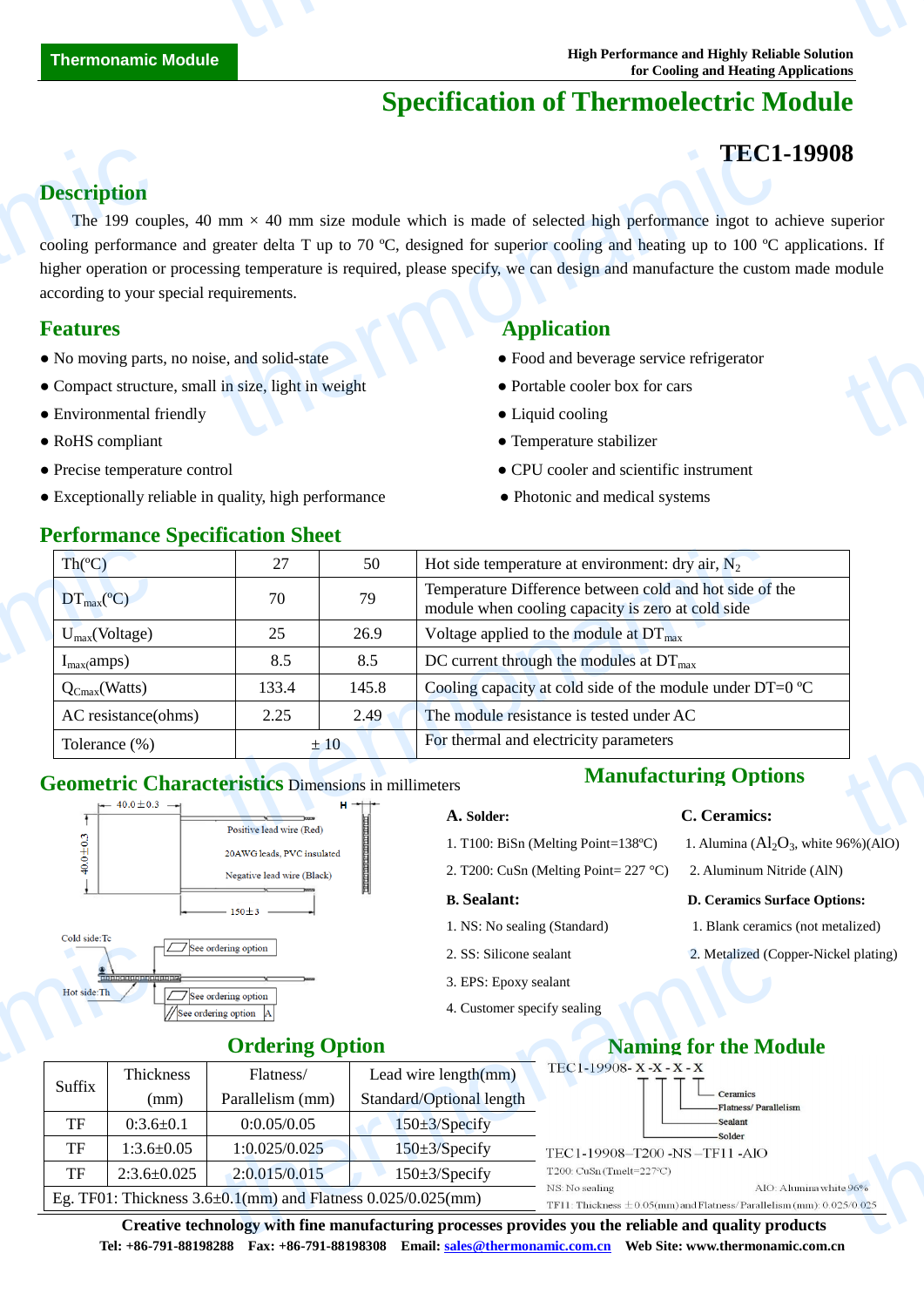# **Specification of Thermoelectric Module**

## **TEC1-19908**